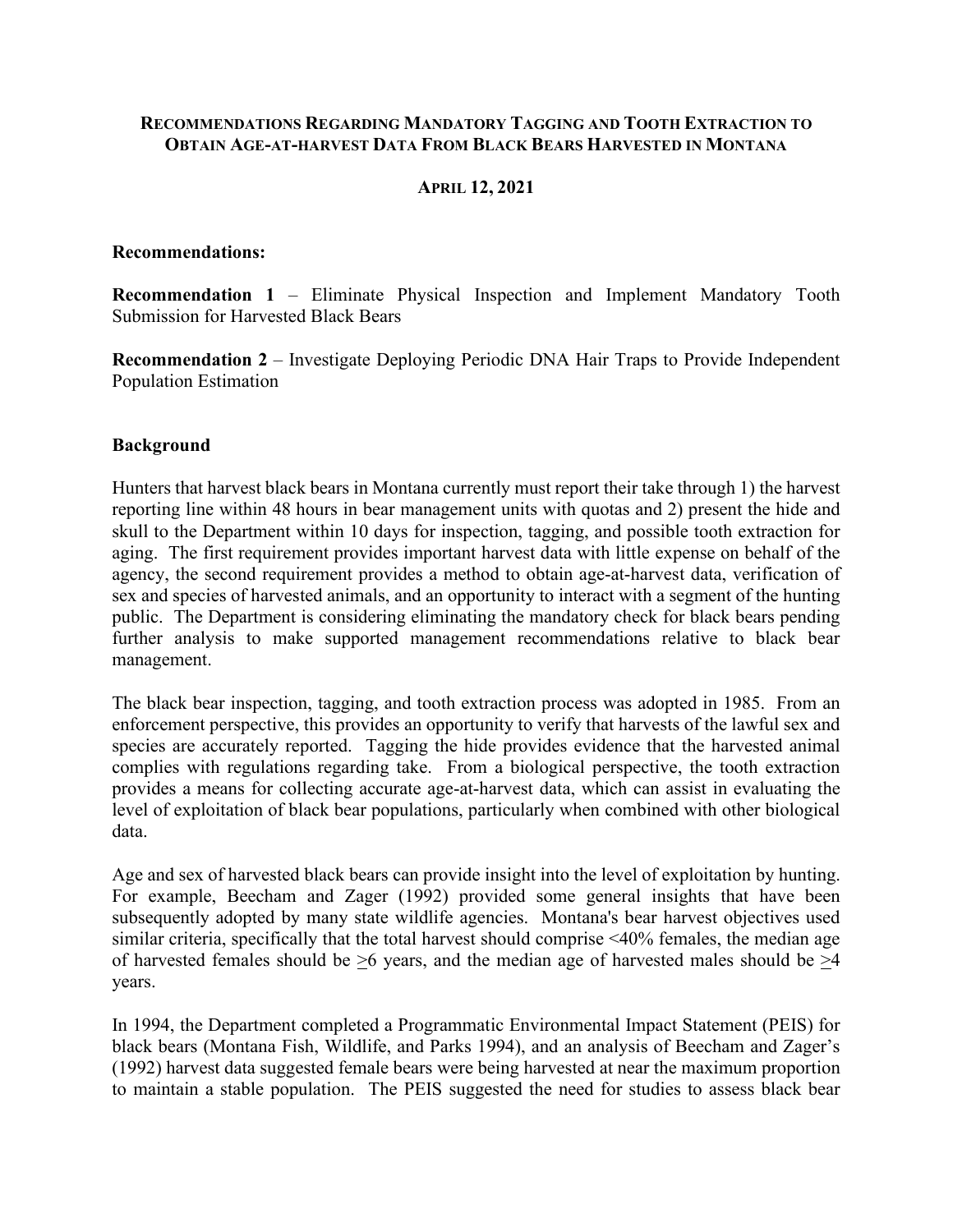*Recommendations Regarding Black Bear Age-at-harvest Data April 12, 2021 Page 2 of 7*

demography in representative populations, which would allow the evaluation and refinement of harvest criteria used to manage black bear populations in Montana. Although harvest data are commonly used to assess black bear population status, interpretation of harvest data are difficult and often give contradictory signals (Garshelis 1990). Interpreting these data in Montana was particularly challenging at the time of the PEIS because bear population structure, size, and trend were relatively unknown for much of Montana. The PEIS recommended that if black bear harvest does not meet these objectives in any 3 consecutive years, all available data should be analyzed to determine how management should change (Montana Fish, Wildlife, and Parks 1994).

As a result, the Department initiated the Statewide Black Bear Management Program (BBMP) in 2000, which involved 1) a bear radiocollaring study in the Swan Valley to evaluate black bear reproduction, harvest rates, and survival and 2) a DNA mark-recapture program to assess black bear densities and harvest rates across multiple areas in Montana, and 3) evaluating current black bear harvest criteria and management. Mace and Chilton-Radandt (2011) concluded that Montana's harvest statistics met all 3 criteria only 17% of the time. They further concluded that the use of these parameters was insufficient to assess annual black bear population trends. Mace and Chilton-Radandt (2011) recommended that the use of these criteria be discontinued for managing black bear harvest, but they recommended other approaches, including the DNA markrecapture methods. Using the population estimates from DNA mark-recapture methods allowed the Department to assess harvest using total female mortality (including nonhunting mortality). Bunnell and Tate (1980) recommended that total female mortality rates should not exceed 16%, and hunters should not harvest >5% of the estimated female population.

Currently, the Department has not replicated population estimation efforts using the hair trap approach, although an integrated population model (IPM) that incorporates data (including the population estimates obtained using the hair trap methods) collected by the agency is being investigated. The IPM would rely on age-at-harvest data obtained through teeth extracted from harvested black bears. Inferences from the IPM regarding the current population size of female black bears and harvest rate would be limited because only the Mace and Chilton-Radandt (2011) population estimate exists and no other independent estimate exists to calibrate model performance. However, the multiple sources of data incorporated in the IPM work together to increase the reliability of model predictions. Population estimates from the IPM without an independent population estimate to calibrate the model will lead to increasingly wide confidence intervals around subsequent population estimates.

### **Determining the Need for Physical Inspection, Tagging, and Tooth Extraction**

Determining if there remains a need for a physical inspection, tagging, and tooth extraction may best be evaluated by examining several questions. Evaluation of this aspect of reporting does not have any apparent bearing on the requirement for hunters to call in their harvest within 48 hours in units with quotas. Consequently, this evaluation should not influence that aspect of mandatory reporting. This evaluation focuses on mandatory physical inspection, tagging, and tooth extraction.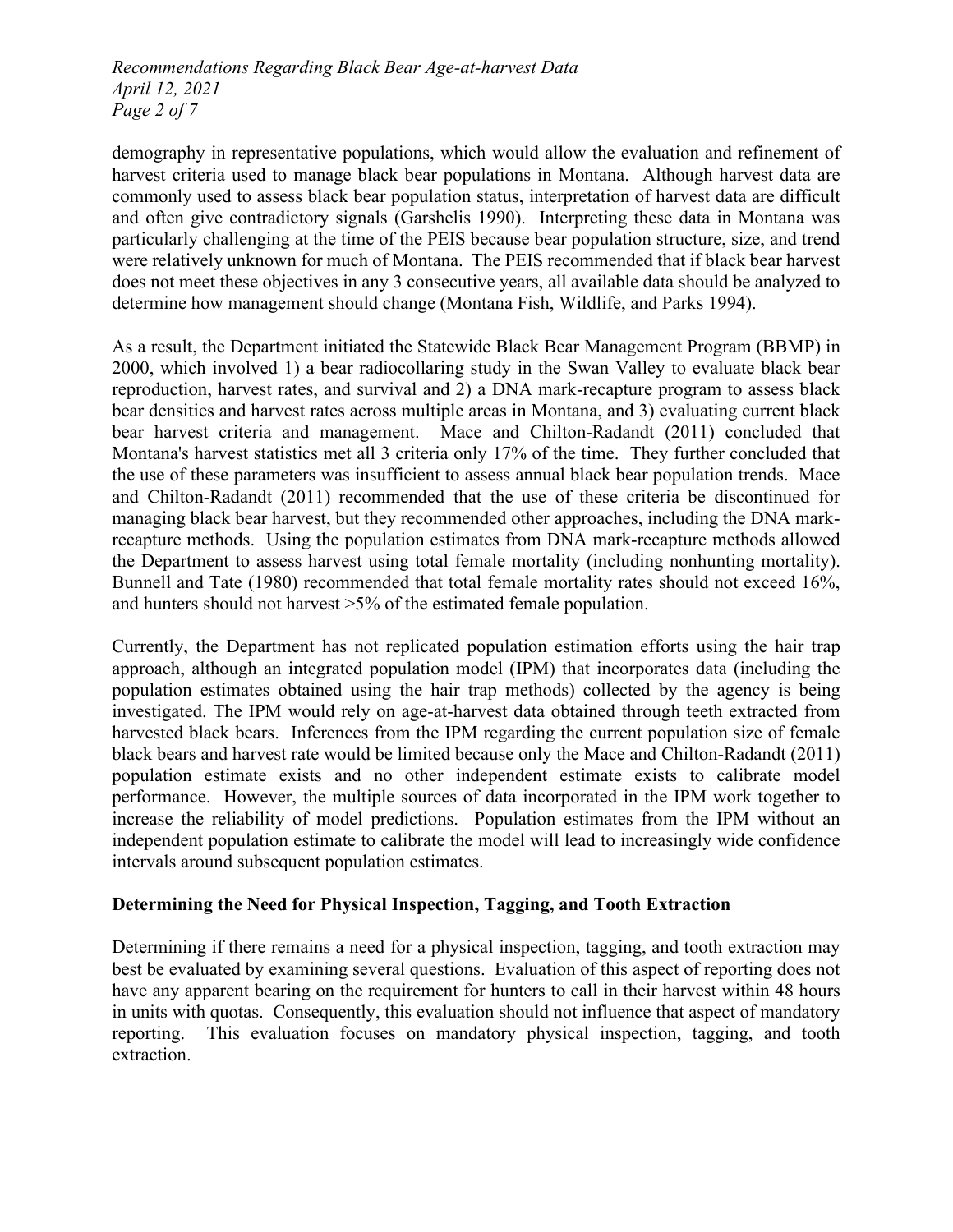1. Why did Montana implement mandatory physical inspection, tagging, and tooth extraction?

Following harvest practices used for hunting grizzly bears in Montana, the Department adopted the mandatory physical inspection, tagging, and tooth collection for black bears. Physical inspection provides a method by which to ensure harvested bears are accurately reported, and sex and species may be verified. Law enforcement reports that a grizzly bear is harvested inadvertently harvested and tagged with a black bear license only rarely (2 known instances in Region 1). Mace and Chilton-Radandt (2011: 8; Table 3) evaluated occurrences of grizzly bear mistaken identification and found 28 grizzly bears were mistakenly killed by hunters during 1999–2008 across 3 grizzly bear recovery zones in Montana. This averaged an annual unlawful take of  $\leq$ 1 grizzly bear per western Montana recovery zone.

An individual that intentionally kills a grizzly bear is unlikely to report the harvest in any fashion.

Hide tags were recently eliminated. Tagging the hide allowed a taxidermist to verify that the animal has been inspected by Department personnel. Without the Department-affixed tag, the hunter still must present the carcass tag (as with a deer, elk, or antelope) as evidence of lawful harvest. There is no CITES requirement that black bears receive a tag, except in some instances where harvested black bears or taxidermy may be shipped internationally, and those instances require a different tagging process.

Tooth extraction provides the Department with an opportunity to determine age-at-harvest for black bears because the tooth may be cross-sectioned, and an estimate of age may be obtained through counting cementum annuli. The age data is used in assessing exploitation levels by comparing median ages of harvested male and female black bear with established criteria to determine if harvest occurs at appropriate levels, if harvest may be liberalized, or if restrictions on harvest are necessary. Currently, this is especially useful in bear management units in which harvest is controlled using quotas (e.g., Regions 5 and 6), and these data are currently being used to inform the pilot IPM.

2. What is the cost of physical inspection, tagging, and tooth extraction?

Department personnel physically inspect about 1,400–1600 harvested bears annually. These physical inspections may be conducted by personnel in multiple divisions, and the majority of the inspections are probably not conducted by Wildlife Division personnel. Additionally, the number of inspections is not evenly distributed throughout the state, with Region 1 inspecting about 40%, Region 2 inspecting about 22%, and Region 3 inspecting about 20% of the annual harvest. Biologists estimate that it takes about 20–30 minutes to complete a physical inspection on average. This is a conservative estimate that does not include travel time for inspections, travel to deliver samples, or time committed to staying near the office on busy days. Physical inspections annually require between 475–800 human resource hours to complete, or (at \$28/hr) \$13,300–22,400/year. Sectioning and reading of teeth costs about \$5.10/tooth for black bear, or about \$7,650 annually for 1,500 teeth. Total estimated cost ranges from \$20,950–30,050 annually.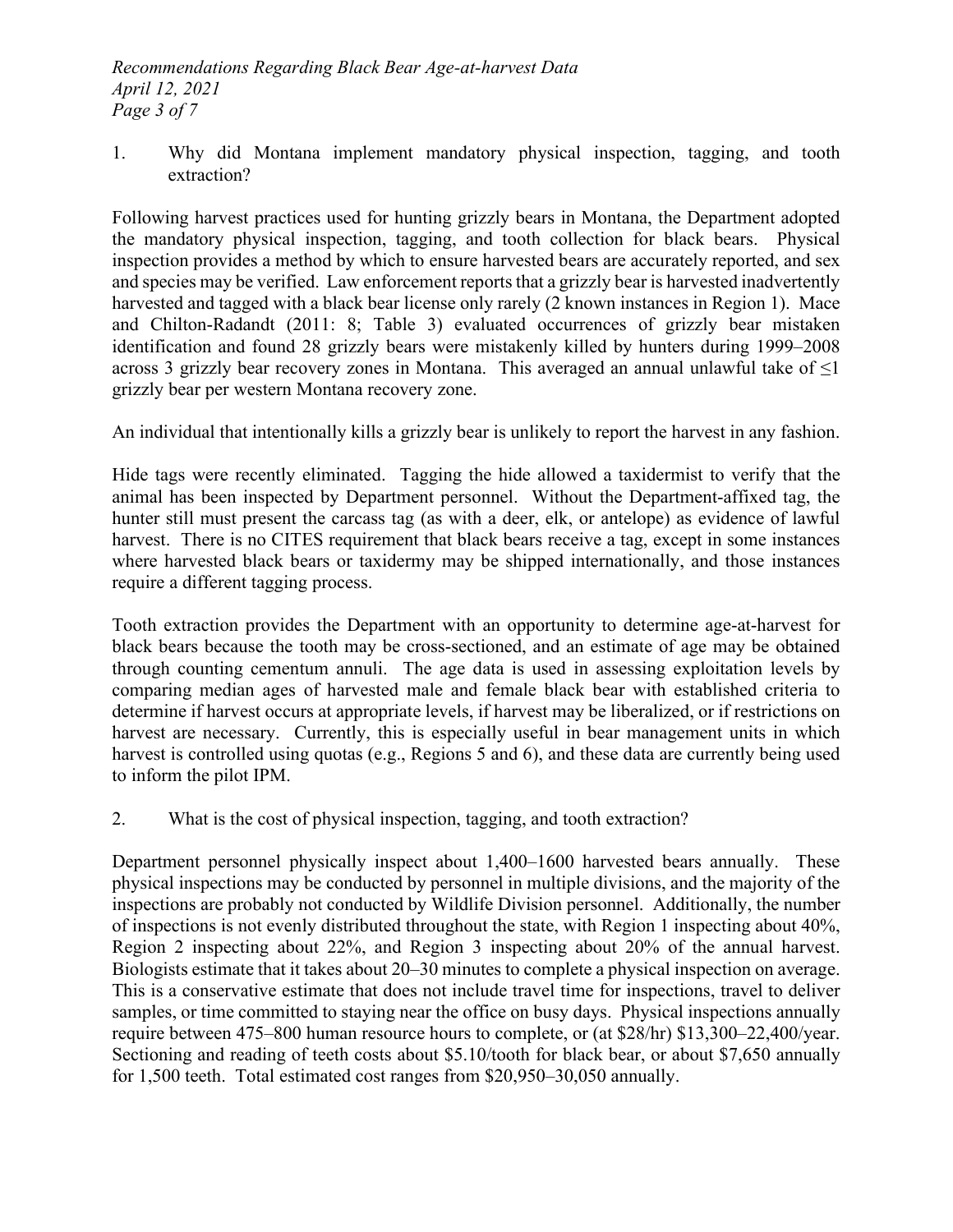## 3. What are age-at-harvest data used for?

Age-at-harvest data are currently used to determine median age of male and female black bears harvested during hunting seasons in Montana. The median age provides the Department with an estimate of the level of exploitation and gives the Department guidance on when to amend season structure or quota (when applicable). However, Mace and Chilton-Radandt (2011) found that the current metrics that rely on harvest data were not adequate to evaluate changes in bear populations.

The age-at-harvest data is currently an input into the developing IPM for improved black bear population modeling. Age data are the primary component of this model and the least expensive data to obtain. Vital rates from the BBMP and scientific literature such as reproduction and survival are incorporated, which have no additional cost to obtain. Together, these sex, age, and vital rate data within the IPM framework provide a reasonable approximation of bear population trend and allow biologists to simulate the effects of various levels of harvest on future population size and trend. Yet the IPM benefits from occasional density estimates to re-calibrate the population trend.

Hair traps have been used once in Montana to estimate black bear population size and harvest rates across multiple representative areas, but these traps have not been repeated and no independent estimates are available. As a method of estimating population size, hair traps do not rely on ageat-harvest data and inspections, tagging, and tooth extraction are not needed for this technique. When hair traps were used for population estimation, representative areas are selected, and hair traps are distributed on a generally regular interval approximating a  $5 \times 5$  km grid. Hair snagged in the traps are analyzed for DNA markers to identify individuals and a mark-recapture analysis provides a population estimate and harvest estimate (where applicable). During the initial hair trapping conducted by Mace and Chilton-Radandt (2011), DNA costs alone approached \$25,000 annually, and this cost did not include labor or equipment. They were able to sample 1–2 representative areas annually. The largest array of hair traps that they implemented was 402. These are labor intensive approaches. Monitoring these hair traps involved the efforts of 20–38 volunteers at each site, and Nevada contracted a similar effort that cost about \$120,000 annually. Hair traps may be a viable option for estimating bear populations, but more information is needed on the frequency and arrangement across the state.

4. What is the potential need for age-at-harvest data in the future?

The Department often receives demands for better population estimates for all wildlife species, and black bears are no different. Several approaches remain plausible for the foreseeable future.

a. Continue to monitor black bear harvests using existing age-at-harvest data to determine the median age of harvested male and female black bears. Median age may still be used to infer level of exploitation and adjust seasons and quotas accordingly. However, Mace and Chilton-Radandt (2011) did not recommend this approach because harvest data alone were insufficient to gauge whether black bear populations would be in decline on an annual basis. Estimated financial costs would be about \$30,000/year.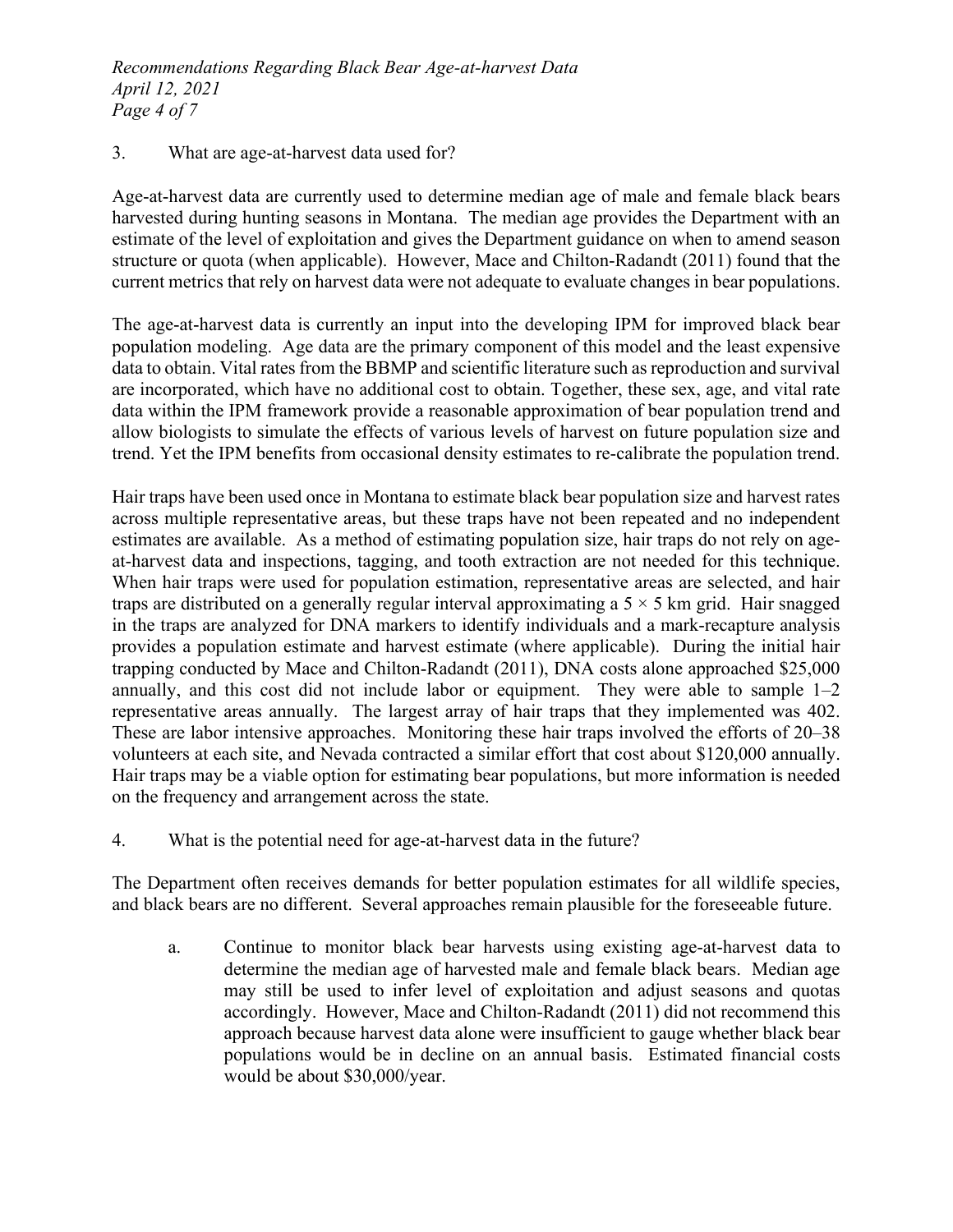*Recommendations Regarding Black Bear Age-at-harvest Data April 12, 2021 Page 5 of 7*

- b. Implement a regular hair trap survey to determine periodic population estimates in representative areas, similar to a "trend" survey area. No age-at-harvest data would be needed for this approach. Further evaluation of data would be needed to inform survey frequency. Estimated financial costs would be about \$120,000/year.
- c. Implement the IPM statewide to model black bear populations, which would require data regarding the age structure of the population to increase the reliability of model predictions. Many data sources from Mace and Chilton-Radandt (2011), including the DNA and radiocollaring results, food productivity, and age-at-harvest information, are currently being used to inform pilot IPMs, and using these data seems logical to continue. Age-at-harvest data alone does not provide population estimates and IPM confidence intervals increase annually without an independent population estimate. Estimated financial costs would be about \$30,000/year.
- d. Implement the IPM statewide to model black bear populations and include regular independent population estimates using hair traps to calibrate the IPM. This approach would probably still rely on age-at-harvest data for the best modeling performance, but periodic calibration with an independent population estimate would be necessary. Using age-at-harvest data would reduce the frequency of optimal calibrations with an independent estimate. Estimated financial costs would be about \$150,000/year.

# **Methods to Obtain Age-at-harvest Data**

Cementum aging from teeth extracted from harvested black bears is the most precise method for determining age-at-harvest. Estimates from tooth wear are often inaccurate and largely imprecise with bears, particularly females.

Three apparent options exist to obtain teeth for cementum aging. First, the Department may continue to require mandatory physical inspection, tagging, and tooth extraction by Department personnel. This is an option that is currently accepted by the hunting public and has become a routine practice.

A second option would be to eliminate the mandatory inspection and request a voluntary submission of teeth of harvested bears from successful hunters. This approach was used during the past year to reduce the potential for human contacts that might lead to increased spread of Covid 19. An extremely small and statistically inadequate sample was obtained in this fashion, but the Department did not employ extensive outreach. Improved outreach and information would probably improve voluntary compliance with our need for this data. Based on a survey of states that use voluntary tooth submission by Jessy Coltrane (attached), 44% compliance is about average and probably insufficient for the purposes described here.

A third option would be to eliminate the mandatory inspection and institute a mandatory tooth submission from harvested black bears by successful hunters. According to Legal, this requirement can be addressed simply through Commission Rule during the regular season setting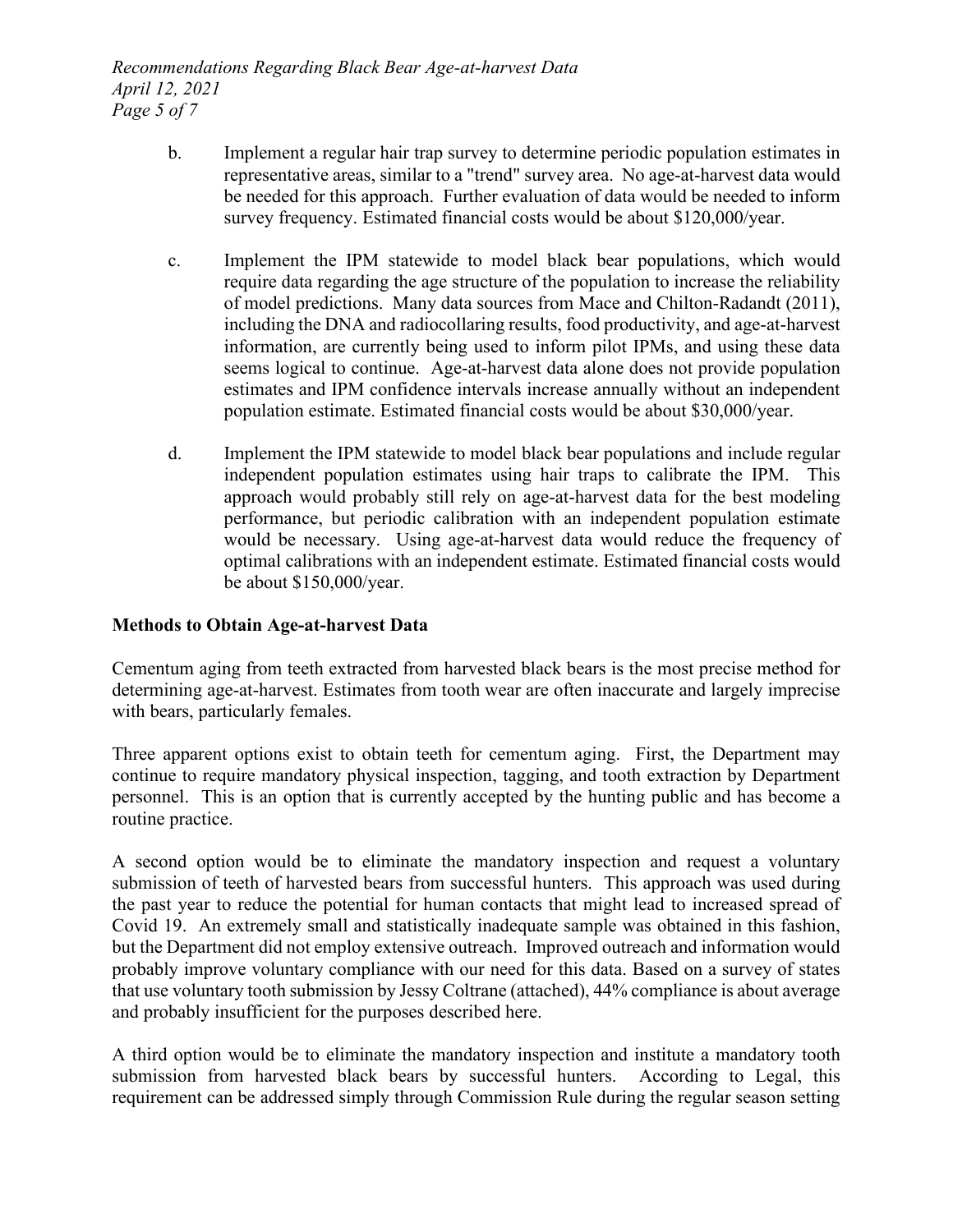*Recommendations Regarding Black Bear Age-at-harvest Data April 12, 2021 Page 6 of 7*

process. Law Enforcement has indicated that monitoring compliance would not likely present a substantive challenge. Jessy Coltrane surveyed a number of states and prepared a report (attached) that addresses many questions relative to implementation. States that implement mandatory tooth submission average 86% compliance, whereas states that implement voluntary tooth submission average 44% compliance. Tooth breakage during extraction differs little when conducted by a hunter or a biologist. A number of instructional videos already exist on the internet that could assist any hunter identify and extract the correct tooth if needed, and the Department could include additional information about the process on our website and within our printed regulations.

# **Recommendation 1 – Eliminate Physical Inspection and Implement Mandatory Tooth Submission for Harvested Black Bears**

By eliminating the mandatory physical inspection, the Department will realize a reduction in the commitment of 475–800 human resource hours. Although eliminating mandatory physical inspection will not generate any real financial savings, the human resource commitment may be reallocated to other activities. While time spent inspecting black bears will decrease dramatically, some of that time savings may be redirected by Law Enforcement personnel to pursue hunters that fail to comply with mandatory tooth submissions. The actual financial cost for determining the age of hunter harvested black bear teeth should change little, as the number of teeth submitted by successful black bear hunters should be similar to what the Department collects currently. Hunters should prefer this approach in that it eliminates the need for the physical inspection and reduces their time commitments. The Department would lose an opportunity to interact with hunters, and some hunters that inadvertently take the wrong species or misidentify sex would not be immediately detected. Inadvertent taking of the wrong species is still likely to be detected at taxidermists or other reporting. Age-at-harvest data would remain available regardless of what monitoring method the Department employs into the future.

# **Recommendation 2 – Investigate Deploying Periodic DNA Hair Traps to Provide Independent Population Estimation**

Although replacing mandatory physical inspections with mandatory tooth submissions of harvested bears by hunters would provide equivalent data and assessments, the recommendations of Mace and Chilton-Randandt (2011) remain relevant. The IPM may provide greatly improved power and modeling capability when compared with older modeling approaches, but no independent assessment exists to provide a population estimate for comparison and calibration of the IPM. While labor intensive, deploying periodic DNA hair traps would assist the Department in estimating black bear population sizes and harvest rates across multiple representative areas in Montana. Further, the combination of both age-at-harvest data and DNA population estimates will help inform the IPM and increase the reliability of model predictions.

Other means of obtaining population density estimates may be worth investigating. Automated trail camera systems are being investigated for other species (e.g., bighorn sheep on Wild Horse Island) and may provide an independent density estimate in the future. No reliable alternate method currently exists, but a less expensive alternative may become available in the future.